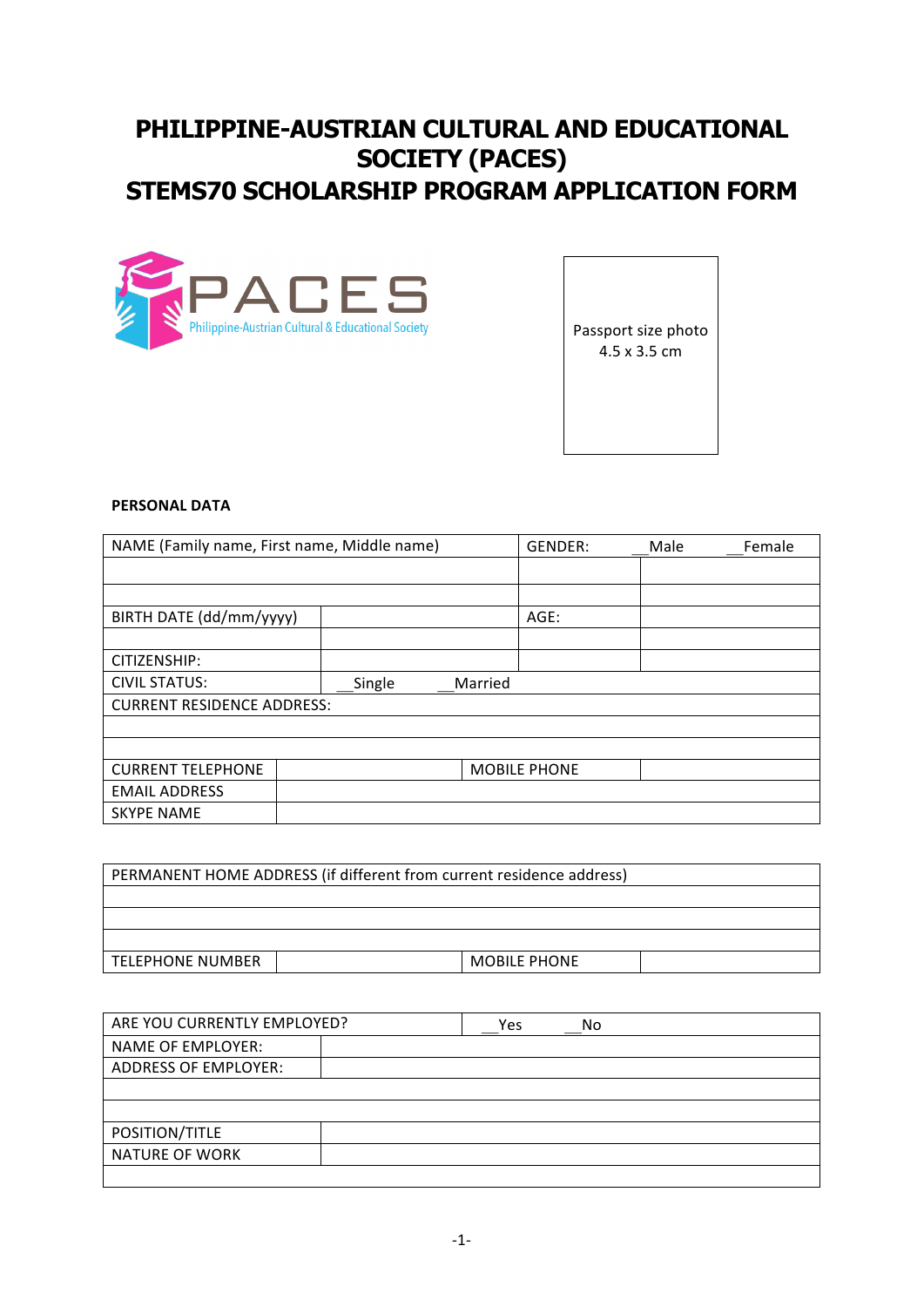| <b>HOURS PER WEEK WORKED</b> | <b>GROSS MONTHLY SALARY</b> |  |
|------------------------------|-----------------------------|--|
|                              |                             |  |

|                         | HAVE YOU EVER BEEN CONVICTED BY A COURT OF LAW? | Yes | No |
|-------------------------|-------------------------------------------------|-----|----|
| WHEN:                   |                                                 |     |    |
| <b>PROVIDE DETAILS:</b> |                                                 |     |    |
|                         |                                                 |     |    |
|                         |                                                 |     |    |
|                         |                                                 |     |    |

### **FAMILY DATA**

| FATHER'S NAME (Family name, First name, Middle name)  |      |  |
|-------------------------------------------------------|------|--|
|                                                       |      |  |
|                                                       |      |  |
| BIRTH DATE (dd/mm/yyyy)                               | AGE: |  |
| CITIZENSHIP:                                          |      |  |
| <b>CURRENT ADDRESS:</b>                               |      |  |
|                                                       |      |  |
|                                                       |      |  |
| MOTHERS'S NAME (Family name, First name, Middle name) |      |  |
|                                                       |      |  |
|                                                       |      |  |
| BIRTH DATE (dd/mm/yyyy)                               | AGE: |  |
| CITIZENSHIP:                                          |      |  |
| <b>CURRENT ADDRESS:</b>                               |      |  |
|                                                       |      |  |
|                                                       |      |  |

| LIST FAMILY MEMBERS LIVING WITH YOU IN THE SAME HOUSEHOLD: |              |     |                   |
|------------------------------------------------------------|--------------|-----|-------------------|
| <b>FULL NAME</b>                                           | RELATIONSHIP | AGE | <b>OCCUPATION</b> |
|                                                            |              |     |                   |
|                                                            |              |     |                   |
|                                                            |              |     |                   |
|                                                            |              |     |                   |
|                                                            |              |     |                   |
|                                                            |              |     |                   |
|                                                            |              |     |                   |
|                                                            |              |     |                   |
|                                                            |              |     |                   |
|                                                            |              |     |                   |
|                                                            |              |     |                   |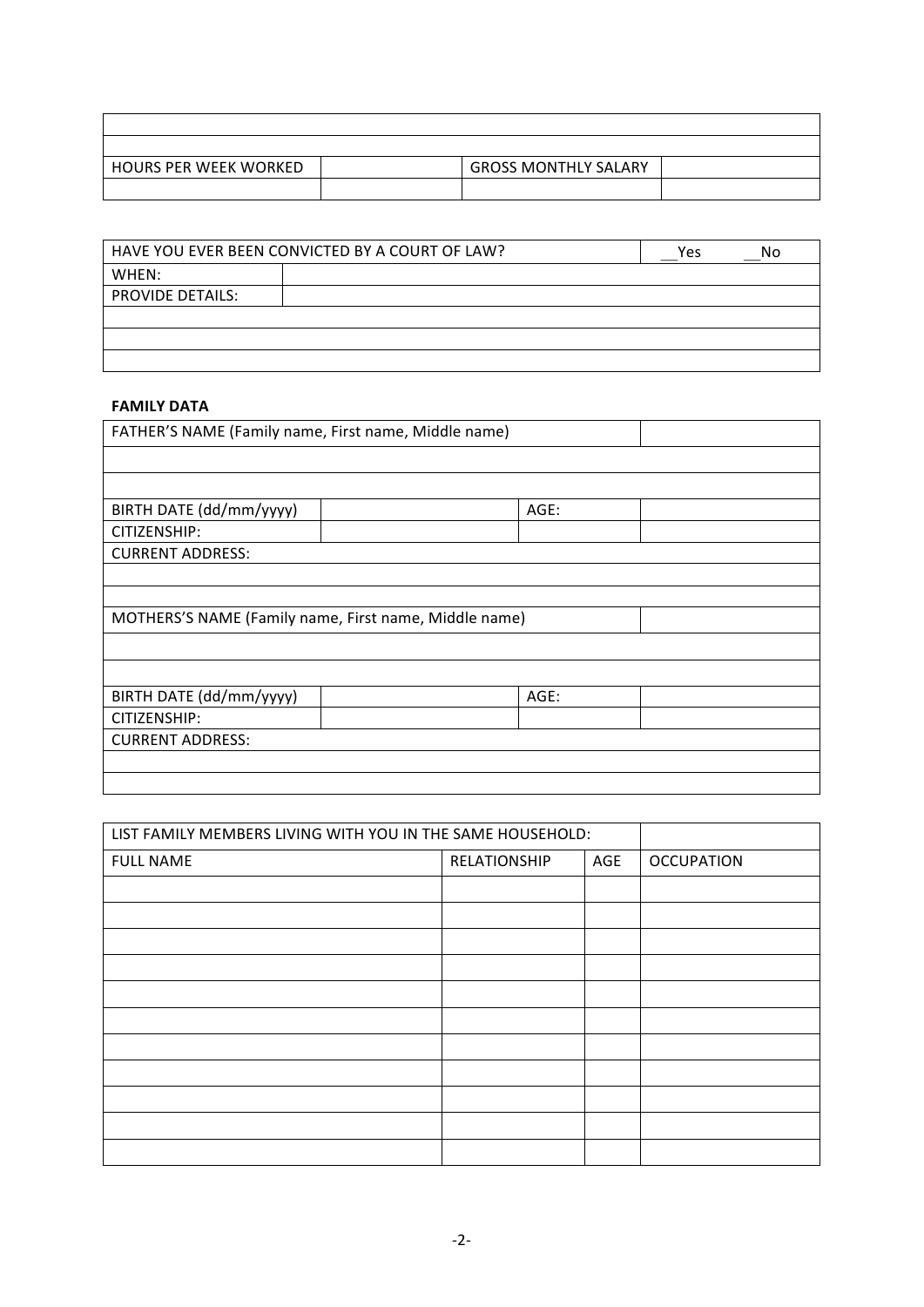# GROSS ANNUAL INCOME OF BOTH PARENTS AND OTHERS LIVING WITH YOU IN THE SAME HOUSEHOLD (Add name in empty box) GROSS INCOME POSITION/TITLE EMPLOYER Applicant Father Mother

### **EDUCATION**

| <b>ELEMENTARY SCHOOL</b>    |          |                          |  |
|-----------------------------|----------|--------------------------|--|
|                             |          |                          |  |
| <b>COMPLETE ADDRESS:</b>    |          |                          |  |
|                             |          |                          |  |
|                             |          |                          |  |
| MONTH & YEAR GRADUATED:     |          |                          |  |
| <b>HONORS &amp; AWARDS:</b> |          |                          |  |
| Date                        | Given by | Nature of honor or award |  |
|                             |          |                          |  |
|                             |          |                          |  |
|                             |          |                          |  |
|                             |          |                          |  |
|                             |          |                          |  |
|                             |          |                          |  |
|                             |          |                          |  |

| HIGH SCHOOL                        |          |                          |  |
|------------------------------------|----------|--------------------------|--|
|                                    |          |                          |  |
| <b>COMPLETE ADDRESS:</b>           |          |                          |  |
|                                    |          |                          |  |
|                                    |          |                          |  |
| <b>MONTH &amp; YEAR GRADUATED:</b> |          |                          |  |
| <b>HONORS &amp; AWARDS:</b>        |          |                          |  |
| Date                               | Given by | Nature of honor or award |  |
|                                    |          |                          |  |
|                                    |          |                          |  |
|                                    |          |                          |  |
|                                    |          |                          |  |
|                                    |          |                          |  |
|                                    |          |                          |  |
|                                    |          |                          |  |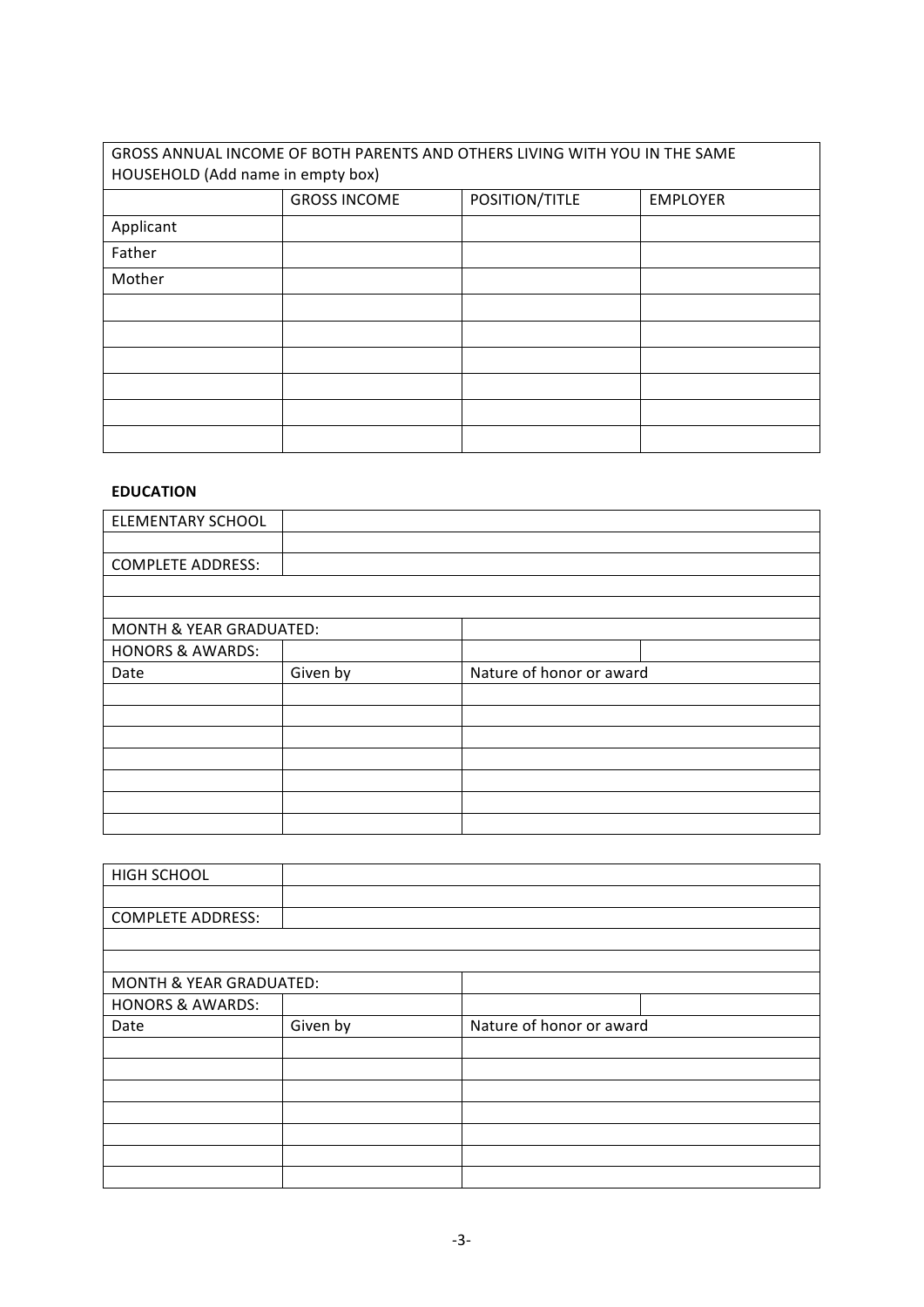| COLLEGE/UNIVERSITY                     |                                                 |                          |  |
|----------------------------------------|-------------------------------------------------|--------------------------|--|
|                                        |                                                 |                          |  |
| <b>COMPLETE ADDRESS:</b>               |                                                 |                          |  |
|                                        |                                                 |                          |  |
|                                        |                                                 |                          |  |
| <b>DEGREE PROGRAM</b>                  |                                                 |                          |  |
| <b>MONTH &amp; YEAR FIRST ENROLED:</b> |                                                 |                          |  |
|                                        | LAST ENROLMENT (indicate if currently enrolled) |                          |  |
| WHAT YEAR LEVEL WILL YOU BE IN JANUARY |                                                 |                          |  |
| 2017?                                  |                                                 |                          |  |
| <b>HONORS &amp; AWARDS:</b>            |                                                 |                          |  |
| Date                                   | Given by                                        | Nature of honor or award |  |
|                                        |                                                 |                          |  |
|                                        |                                                 |                          |  |
|                                        |                                                 |                          |  |
|                                        |                                                 |                          |  |
|                                        |                                                 |                          |  |
|                                        |                                                 |                          |  |

| <b>OTHER EDUCATION</b>      |          |                          |  |
|-----------------------------|----------|--------------------------|--|
| <b>COMPLETE ADDRESS:</b>    |          |                          |  |
|                             |          |                          |  |
|                             |          |                          |  |
| MONTH & YEAR GRADUATED:     |          |                          |  |
| <b>HONORS &amp; AWARDS:</b> |          |                          |  |
| Date                        | Given by | Nature of honor or award |  |
|                             |          |                          |  |
|                             |          |                          |  |
|                             |          |                          |  |
|                             |          |                          |  |
|                             |          |                          |  |
|                             |          |                          |  |
|                             |          |                          |  |

By signing below, I hereby certify that all the information provided in this application form is true and correct according to my best knowledge.

| SIGNATURE ABOVE PRINTED NAME OF THE<br><b>APPLICANT</b> | <b>DATE OF SUBMISSION</b> |
|---------------------------------------------------------|---------------------------|